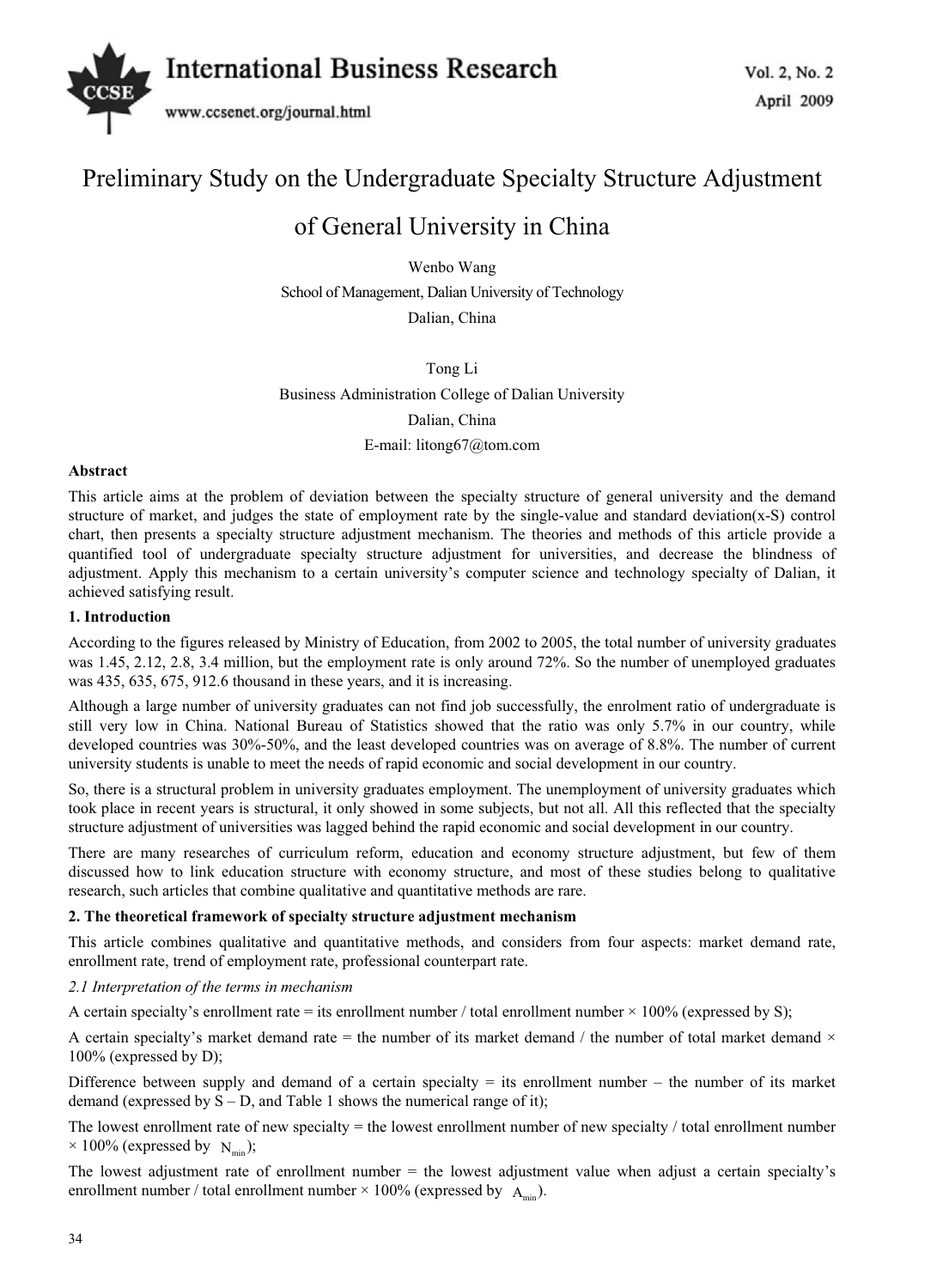Insert Table 1 Here

*2.2 Compare future market demand structure with university's specialty structure* 

Firstly, investigate and analyze the state of future market demand. We must get the specialty list of future market demand from this step.

Then, analyze the specialty structure of market and university, figure out the market demand rate, university's enrollment rate, difference between supply and demand of these specialties (including market demand specialties and university's specialties). Based on these data, we will know which adjustment mechanism these specialties should belong to.

#### *2.3 Lack of specialty*

If the university don't have a certain specialty which market needs (i.e.  $S = 0$  and  $D > 0$ ), the university needs to consider whether to create this new specialty. Figure 1

Insert Figure 1 Here

shows the specific operation mode.

#### *2.4 Surplus of specialty*

If the university have a certain specialty which market demand rate is less than the lowest enrollment rate of new specialty (i.e.  $S > 0$  and  $D < N_{min}$ ), the university needs to consider whether to delete this specialty. Figure 2 shows the specific operation mode.

(Note: analysis of employment rate is showed in chapter 3)

Insert Figure 2 Here

#### *2.5. Adjust the enrollment number of specialty*

If the university have a certain specialty which market demand rate is more than the lowest enrollment rate of new specialty (i.e.  $S > 0$  and  $D \ge N_{min}$ ), the university needs to consider whether to adjust this specialty's enrollment number.

Furthermore, the maintained specialties by section 2.4 are also the objects of adjustment.

Figure 3 shows the specific operation mode (the content of ellipses located in the right side of this figure is the adjusted enrollment number).

Insert Figure 3 Here

#### **3. Analysis of employment rate**

We can use the single-value and standard deviation(x-S) control chart of quality control to analyze and estimate the state of employment rate.

#### *3.1 Determine control limit*

Employment rate of n years expressed by  $(x_1, x_2, \ldots, x_n)$ , and thus calculate those sample average  $\bar{x}$  and sample standard deviation S:

$$
\bar{x} = \frac{1}{n} \sum_{i=1}^{n} x_i , \quad S = \sqrt{\frac{1}{n} \sum_{i=1}^{n} (x_i - \bar{x})^2}
$$

According to the principle of  $3\sigma$ , we will reckon the value of centerline, upper control limit and lower control limit, and then draw the control chart.

$$
\begin{cases}\nUCL = \overline{x} + 3S \\
CL = \overline{x} \\
LCL = \overline{x} - 3S\n\end{cases}
$$

Insert Figure 4 Here

*3.2 Analyze the control chart* 

1). Normal state

ķ All the employment rates fall within the control limit, with no apparent regularity and tendency;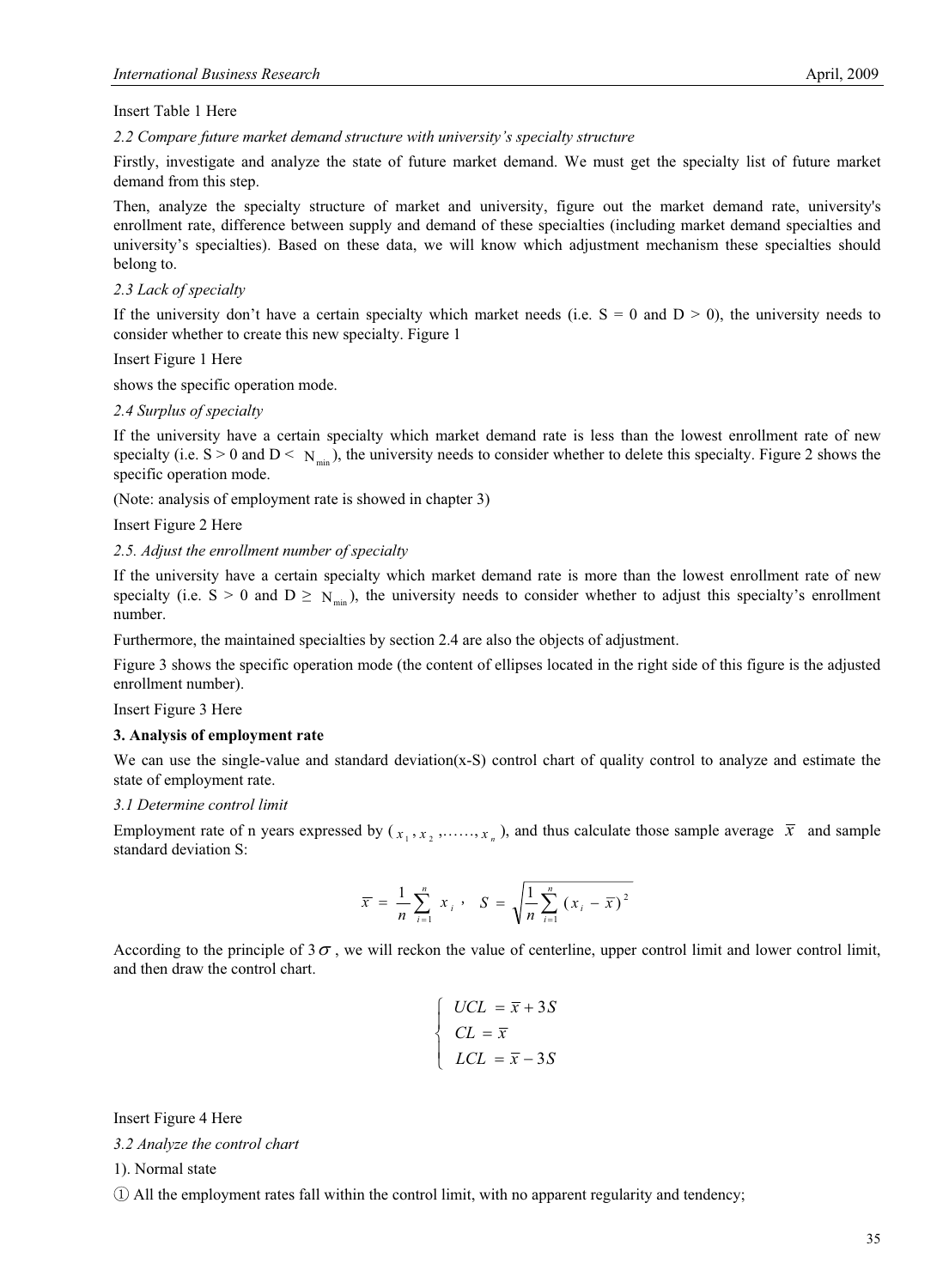$(2)$  The number of employment rate located on both sides of the centerline are basically same;

 $\circled{3}$  There are about more than 2/3 employment rates fall within the 1 $\sigma$  range around the centerline;

ĺ The distribution of employment rates is more denser around centerline, and more sparser around the line of control limit.

If the employment rate of a certain specialty at a normal state, well then:

when  $\bar{x} \ge 80\%$ , the rate "keep high"; when 50% <  $\bar{x}$  < 80%, the rate at "normal changing state"; when  $\bar{x} \le 50\%$ , the rate "keep low".

2). Abnormal state

ķ There are more than 7 continuous values appear on one side of the centerline;

 $\circled{2}$  There are at least 10 values out of 11 continuous values appear on one side of the centerline;

Ĺ There are at least 12 values out of 14 continuous values appear on one side of the centerline;

ĺ There are at least 14 values out of 17 continuous values appear on one side of the centerline;

Ļ There are at least 16 values out of 20 continuous values appear on one side of the centerline;

- ļ There are at least 2 values out of 3 continuous values appear around the line of control limit;
- $\overline{C}$  There are at least 3 values out of 7 continuous values appear around the line of control limit;
- ľ There are at least 4 values out of 10 continuous values appear around the line of control limit;

If these values "above the centerline" or "appear around the line of upper control limit": when  $\bar{x} \ge 80\%$ , the rate "keep high"; when  $50\% < \bar{x} < 80\%$ , the rate at "normal changing state"; when  $\bar{x} \le 50\%$ , the rate "keep low".

If these values "below the centerline" or "appear around the line of lower control limit": when  $\bar{x} \ge 80\%$ , the rate at "normal changing state"; when  $\bar{x}$  < 80%, the rate "keep low".

<sup>(9)</sup> There are more than 7 continuous values showed an upward trend, so the employment rate at an "increasing trend";

**ID** There are more than 7 continuous values showed a downward trend, so the employment rate at a "declining trend";

#### **4. Demonstration analysis**

This article takes computer science and technology specialty of a certain general university of Dalian as an example. All data we used came from projects of "Survey and analysis of human resource demand of Dalian major projects and corporations" and "Research of the state and countermeasure of Dalian undergraduate employment".

### *4.1 Analyze the data*

Market demand rate of computer science and technology specialty  $D = 38.08\%$ , the lowest enrollment rate of new specialty of this general university  $N_{min} = 20 / 2332 \times 100\% = 0.86\%$ , we can see that  $D > N_{min}$ , so this specialty belongs to the step of "adjust the enrollment number of specialty"(as shown in Figure 3).

#### *4.2 Whether to adjust the enrollment number*

This specialty's enrollment rate  $S = 140 / 2332 = 6\%$ , so difference between supply and demand  $S - D = 6\% - 38.08\%$  $= -32.08\%$ . The university's lowest adjustment rate of enrollment number  $A_{min} = 5 / 2332 \times 100\% = 0.21\%$ , according to the numerical range of Table 1, we know that this specialty belongs to the state "supply is less than demand". And then we will see this specialty's state of employment rate.

*4.3 Analysis of employment rate* 

## *Insert Table 2 Here*

Following values are calculated from above data.

$$
\begin{cases}\nUCL = \bar{x} + 3S = 112.47\% \\
CL = \bar{x} = 90.80\% \\
LCL = \bar{x} - 3S = 69.13\%\n\end{cases}
$$

Because the maximum of employment rate only to be 100%, so  $UCL = 100\%$  is the natural upper limit.

Insert Figure 5 Here

From above figure we can see that the average of this specialty's employment rate  $\bar{x} > 80\%$ , and there are 7 continuous values above the centerline, so the employment rate of this specialty "keep high". Based on Figure 3, we will see that if a certain specialty's supply is less than the demand, and its employment rate keep high, its enrollment number  $=$  its enrollment number of last year  $\times$  120%. So the enrollment number of computer science and technology specialty of this university is  $180 \times 120\% = 216$ .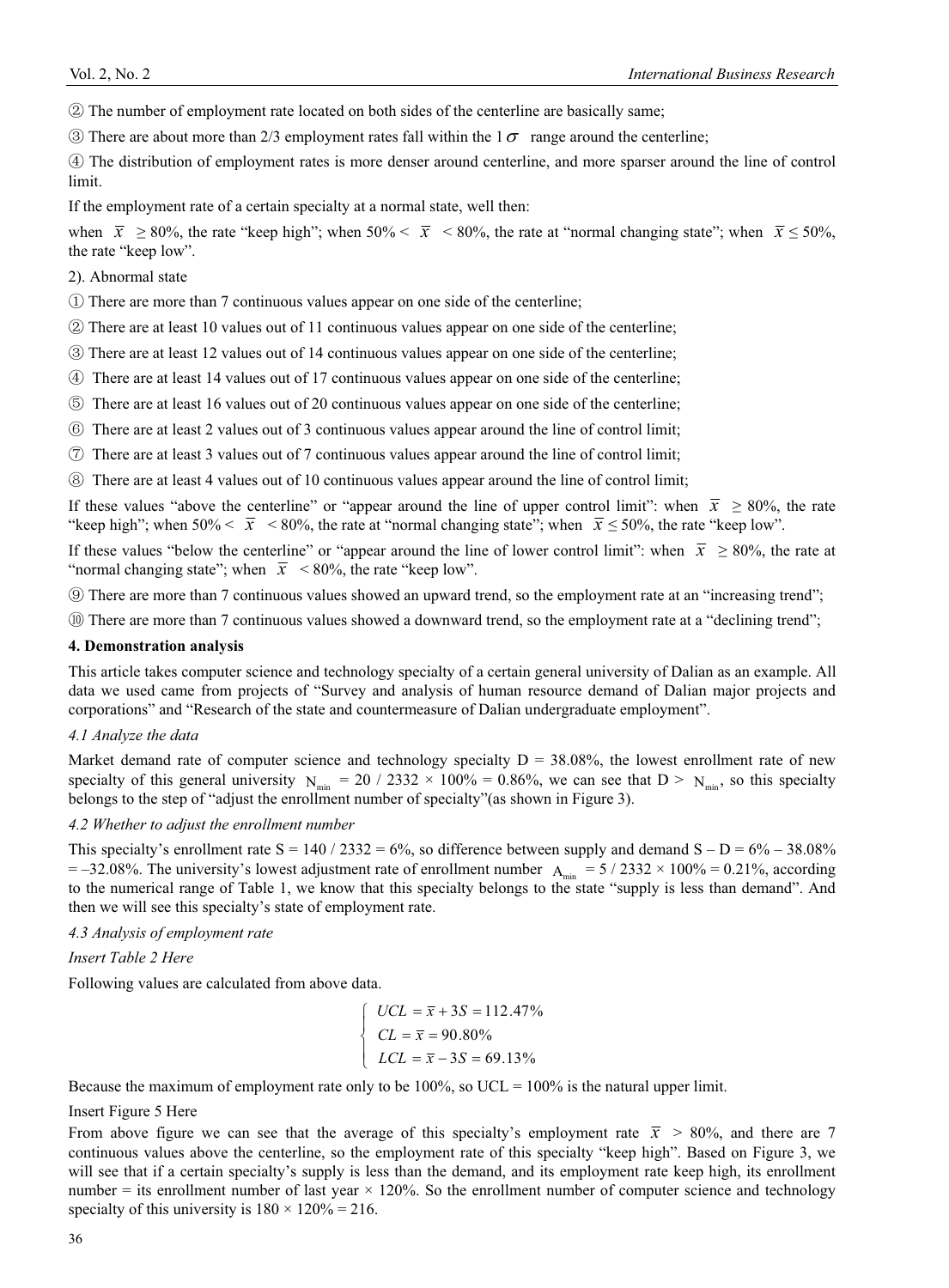# **5. Conclusions**

The specialty structure adjustment mechanism in this article focus on the market, but there are so many considerations when the university adjusts its specialty structure, by no means limited to the market demand. So universities can take this mechanism as a reference, and take the results adjusted by this mechanism as one aspect of their specialty structure adjustment. The universities can set up a weight for the results, and then combine with other considerations, in this way, they can adjust their specialty structure comprehensively and exactly.

# **References**

Bai. Limin. (2006). "Graduate Unemployment: Dilemmas and Challenges in China's Move to Mass Higher Education", *China Quarterly,* Cambridge University Press, United Kingdom, Mar, pp. 128-144.

Gachon. Nicolas. (2008). "Participation, Democracy, and the Adjustment of Higher Education to the Market Economy", *Education Canada*, Education Canada, Canadian Education Association, Spring, pp. 45-45.

Harman. Kerry & Bohemia. Erik. (2007). "Structure and Play: Rethinking Regulation in the Higher Education Sector", *Industy and Higher Education*, IP Publishing Ltd, London Oct, pp. 367-374.

Junfang Chen, Pei Huang & Aiwen Zhang. (2004). *Quality Control*, Criterion Press of China, Beijing, Aug.

Lauwers. John. (2002). "Changing Structures of Leadership and Management in Higher Education", *Perspectives: Policy & Practice in Higher Education*, Routledge, United Kingdom, Jan, pp. 2-10.

Morgan. Anthony W. & Kulivo. Nadezhda V. (2007). "Reform and Adaptation in Russian Higher Education", *European Education*, M.E. Sharpe Inc., New York, Fall, pp. 39-61.

Xuefei Zhao. (2005). "Superficial Research of Mismatched Education Expressed by Undergraduate Unemployment", *China Economist*, Social Science Institute of Shanxi, Taiyuan, Oct, pp. 101-103.

|  |  |  |  | Table 1. Numerical range of the difference between supply and demand |  |
|--|--|--|--|----------------------------------------------------------------------|--|
|  |  |  |  |                                                                      |  |

| supply and demand          | $S-D \leq A_{\min}$<br><sub>or</sub> |  |  |
|----------------------------|--------------------------------------|--|--|
| are almost match           | $S-D \ge -A_{\min}$                  |  |  |
| supply is more than demand | $S-D \geq A_{\min}$                  |  |  |
| supply is less than demand | $S - D \leq -A_{min}$                |  |  |

Table 2. Employment rate of computer science and technology specialty in recent 10 years

| 1998 | 1999 | 2000 | 2001 | 2002 |
|------|------|------|------|------|
| 85%  | 88%  | 89%  | 93%  | 92%  |
| 2003 | 2004 | 2005 | 2006 | 2007 |
| 92%  | 91%  | 95%  | 90%  | 93%  |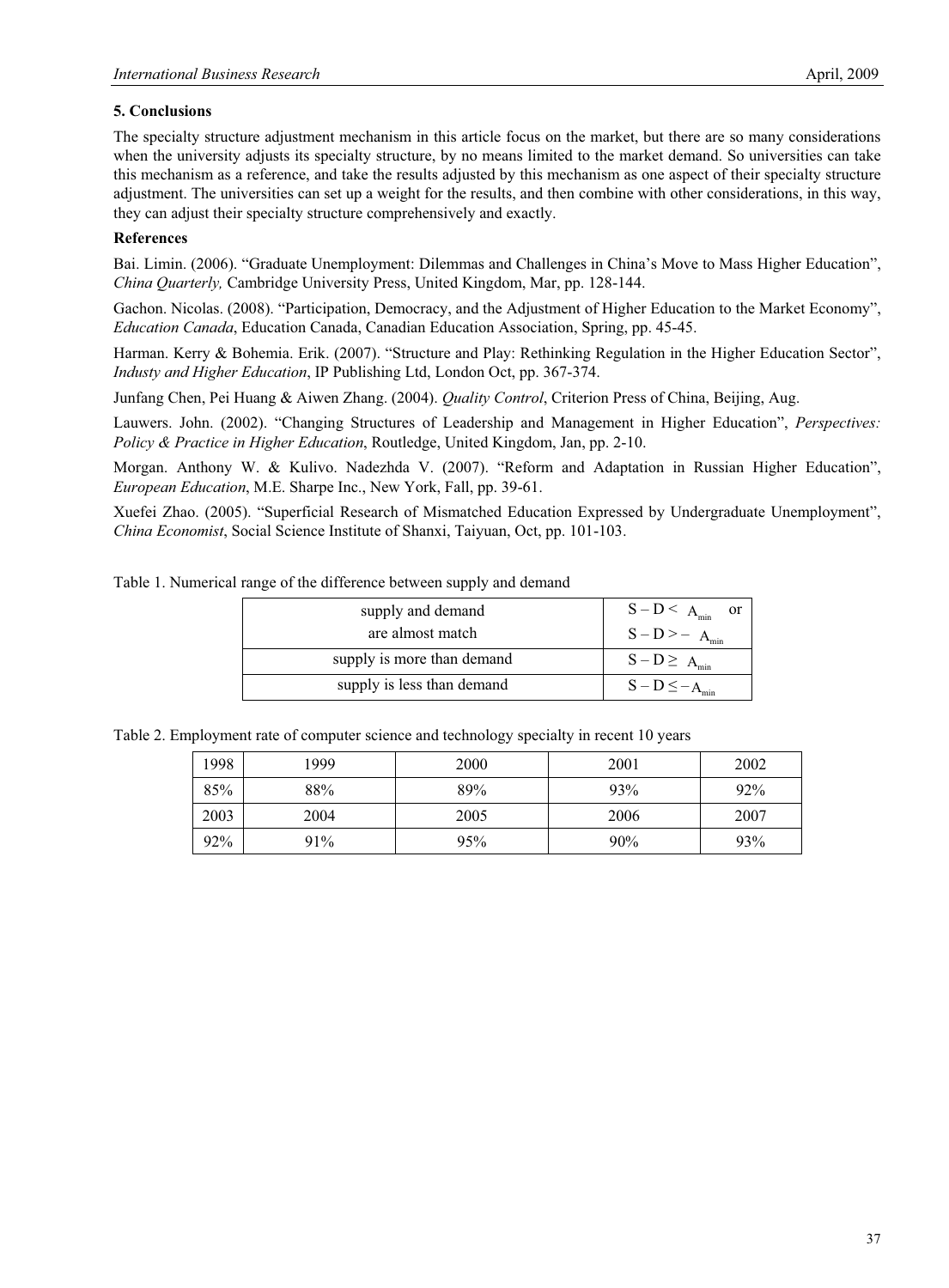

Figure 1. Flow of create new specialty



Figure 2. Flow of delete surplus specialty